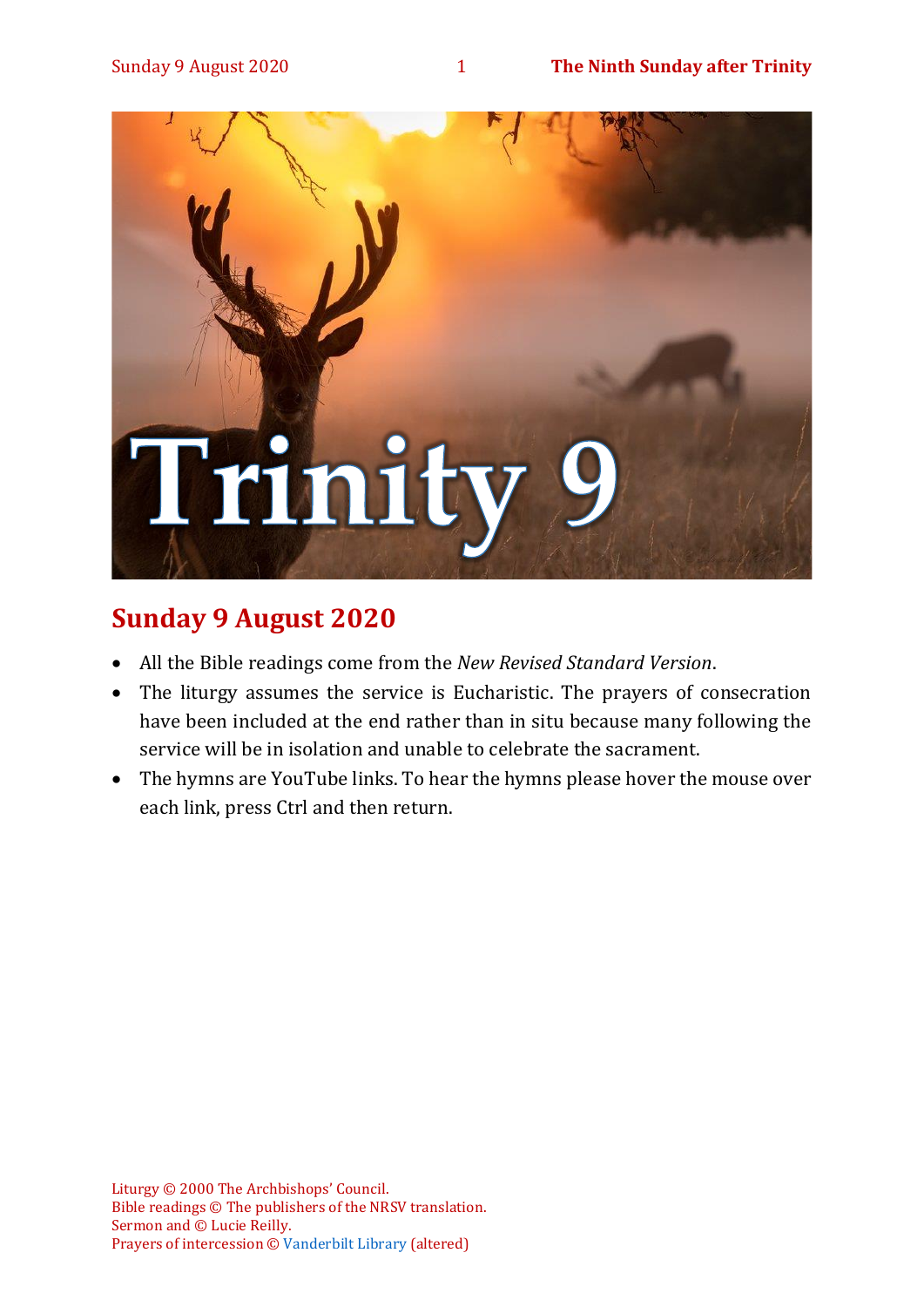## **Introduction and welcome**

HYMN 1 **[Veni sancte spiritus](https://www.youtube.com/watch?v=WmxXwAgkhWQ)** (please click on this link to hear the hymn)

# **The Welcome**

In the name of the Father, and of the Son, and of the Holy Spirit

All **Amen.**

The Lord be with you

All **And also with you.**

## **The Preparation**

All **Almighty God,**

**to whom all hearts are open, all desires known, and from whom no secrets are hidden: cleanse the thoughts of our hearts by the inspiration of your Holy Spirit, that we may perfectly love you, and worthily magnify your holy name; through Christ our Lord. Amen.**

Our Lord Jesus Christ said:

The first commandment is this: 'Hear, O Israel, the Lord our God is the only Lord. You shall love the Lord your God with all your heart, with all your soul, with all your mind, and with all your strength.'

And the second is this: 'Love your neighbour as yourself.'

There is no other commandment greater than these.

On these two commandments hang all the law and the prophets.

## All **Amen. Lord, have mercy.**

God so loved the world that he gave his only Son Jesus Christ to save us from our sins, to be our advocate in heaven, and to bring us to eternal life. Therefore, let us confess our sins in penitence and faith, firmly resolved to keep God's commandments and to live in love and peace with all.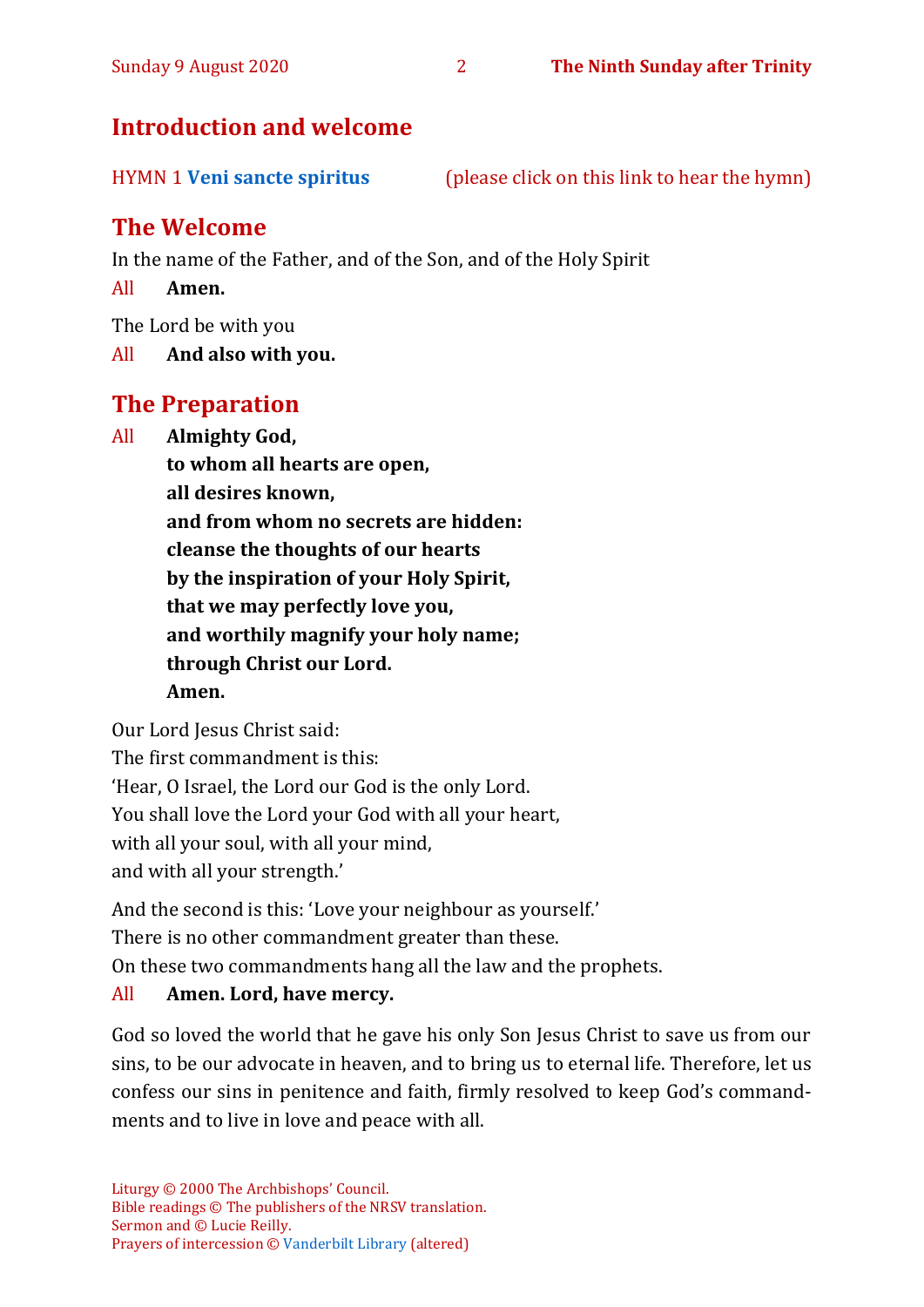All **Almighty God, our heavenly Father, we have sinned against you and against our neighbour in thought and word and deed, through negligence, through weakness, through our own deliberate fault. We are truly sorry and repent of all our sins. For the sake of your Son Jesus Christ, who died for us, forgive us all that is past and grant that we may serve you in newness of life to the glory of your name. Amen.**

Almighty God,

who forgives all who truly repent, have mercy upon you, pardon and deliver you from all your sins, confirm and strengthen you in all goodness, and keep you in life eternal; through Jesus Christ our Lord. All **Amen.**

# **The Gloria**

This Gloria is sung to the tune of 'Cwm Rhondda'. Click **[here](about:blank)** for the tune.

All **Glory be to God in Heaven, Songs of joy and peace we bring, Thankful hearts and voices raising, To creation's Lord we sing. Lord we thank you, Lord we praise you, Glory be to God our King: Glory be to God our King.**

**Lamb of God, who on our shoulders, Bore the load of this world's sin; Only Son of God the Father, You have brought us peace within.**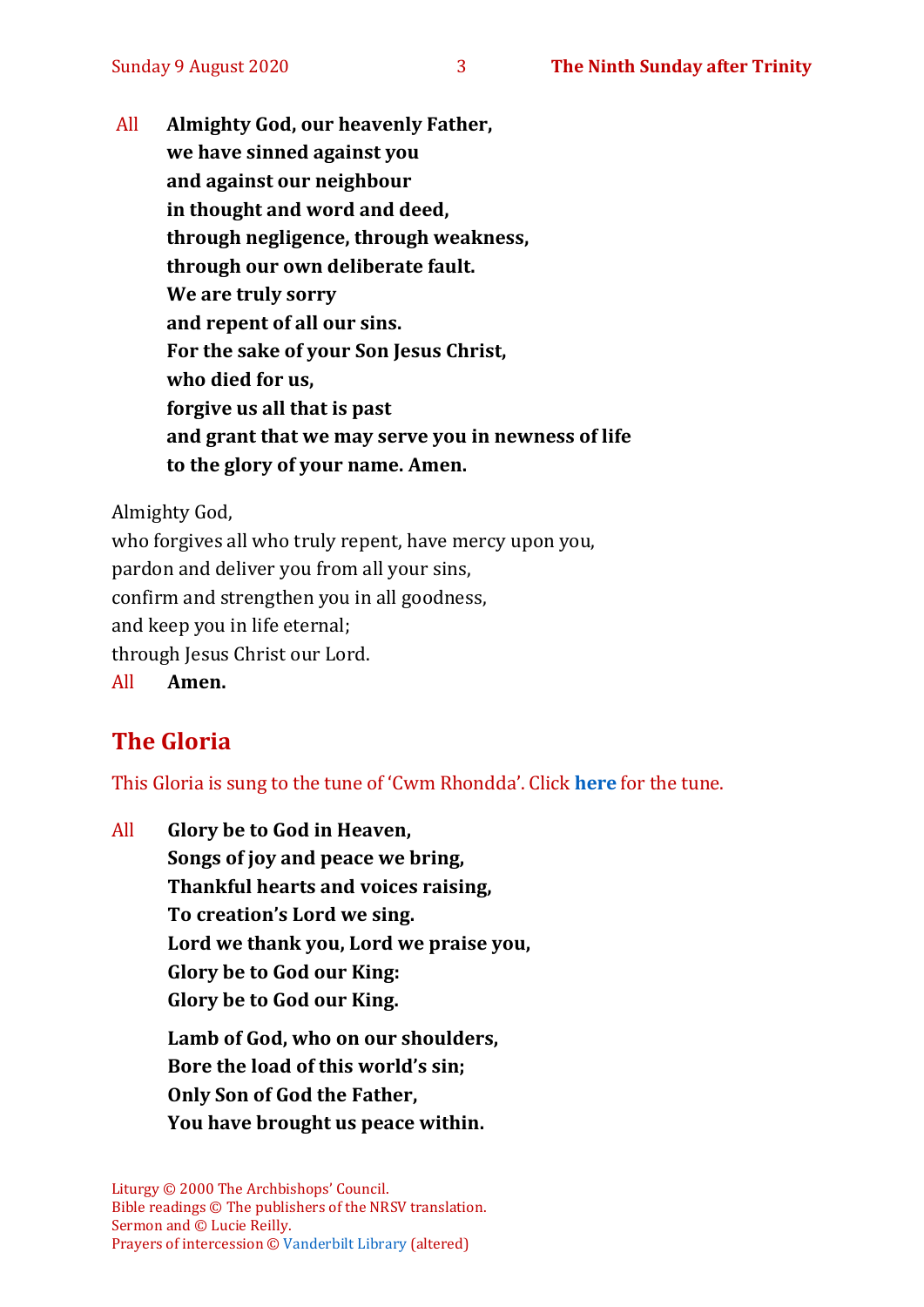**Lord, have mercy, Christ have mercy, Now your glorious reign begin: Now your glorious reign begin.**

**You O Son of God are Holy, You we praise with one accord. None in heav'n or earth is like you, Only you are Christ the Lord. With the Father and the Spirit, Ever worshipped and adored: Ever worshipped and adored.**

# **The Collect for the Ninth Sunday after Trinity**

Gracious Father, revive your Church in our day, and make her holy, strong and faithful, for your glory's sake in Jesus Christ our Lord. All **Amen.**

# **First reading**

A reading from the first book of Kings

Elijah came to a cave at Horeb, the mount of God, and spent the night there. Then the word of the Lord came to him, saying, 'What are you doing here, Elijah?'

He answered, 'I have been very zealous for the Lord, the God of hosts; for the Israelites have forsaken your covenant, thrown down your altars, and killed your prophets with the sword. I alone am left, and they are seeking my life, to take it away.'

God said, 'Go out and stand on the mountain before the Lord, for the Lord is about to pass by.' Now there was a great wind, so strong that it was splitting mountains and breaking rocks in pieces before the Lord, but the Lord was not in the wind; and after the wind an earthquake, but the Lord was not in the earthquake; and after the earthquake a fire, but the Lord was not in the fire; and after the fire a sound of sheer silence. When Elijah heard it, he wrapped his face in his mantle and went out and stood at the entrance of the cave.

Then there came a voice to him that said, 'What are you doing here, Elijah?' *1 Kings 19:9–18*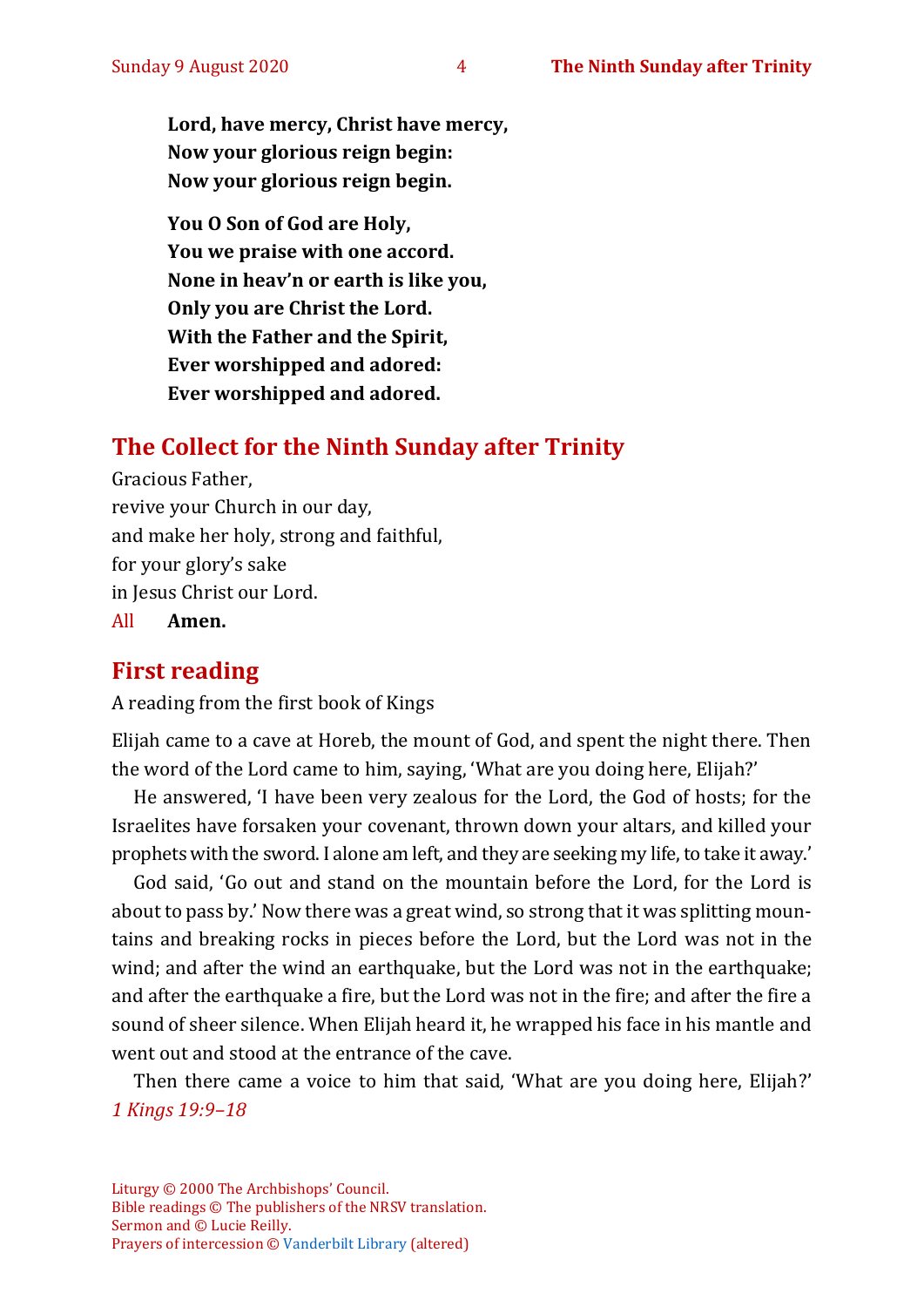This is the Word of the Lord

All **Thanks be to God.**

## **Second reading**

A reading from St Paul's Letter to the Romans

Moses writes this about the righteousness that is by the law: 'The person who does these things will live by them.' But the righteousness that is by faith says: 'Do not say in your heart, 'Who will ascend into heaven?' "(that is, to bring Christ down) or 'Who will descend into the deep?' (that is, to bring Christ up from the dead). But what does it say? 'The word is near you; it is in your mouth and in your heart,' that is, the message concerning faith that we proclaim: If you declare with your mouth, Jesus is Lord, and believe in your heart that God raised him from the dead, you will be saved. For it is with your heart that you believe and are justified, and it is with your mouth that you profess your faith and are saved.

Scripture says, 'Anyone who believes in him will never be put to shame.' For there is no difference between Jew and Gentile—the same Lord is Lord of all and richly blesses all who call on him, for, 'Everyone who calls on the name of the Lord will be saved.' How, then, can they call on the one they have not believed in? And how can they believe in the one of whom they have not heard? And how can they hear without someone preaching to them? And how can anyone preach unless they are sent? As it is written: 'How beautiful are the feet of those who bring good news!' *Romans 10:5–15*

This is the Word of the Lord

All **Thanks be to God.**

## HYMN 2 **[How deep the father's love for us](https://www.youtube.com/watch?v=e9FG12eTSbI)** (click on this link to hear the hymn)

## **Gospel reading**

Hear the Gospel of our Lord Jesus Christ according to Matthew All **Glory to you O Lord.**

Jesus made the disciples get into the boat and go on ahead to the other side of the lake, while he dismissed the crowds. And after he had dismissed the crowds, he went up the mountain by himself to pray. When evening came, he was there alone, but by this time the boat, battered by the waves, was far from the land, for the wind was against them.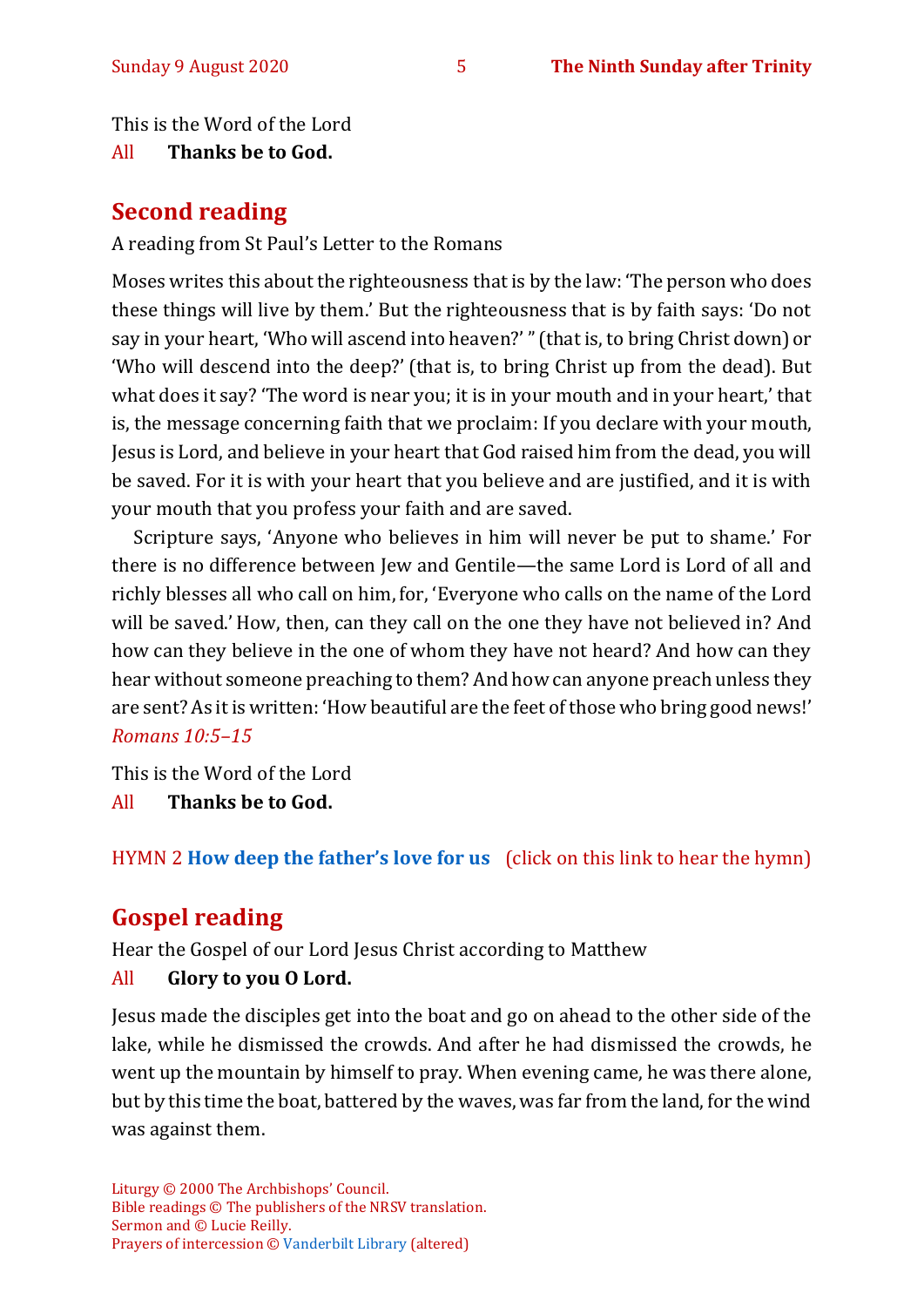And early in the morning he came walking toward them on the sea. But when the disciples saw him walking on the sea, they were terrified, saying, 'It is a ghost!' And they cried out in fear.

Immediately Jesus spoke to them and said, 'Take heart, it is I; do not be afraid.' Peter answered him, 'Lord, if it is you, command me to come to you on the water.'

'Come,' he said. So Peter got out of the boat, started walking on the water, and came toward Jesus. But when he noticed the strong wind, he became frightened, and beginning to sink, he cried out, 'Lord, save me!'

Jesus immediately reached out his hand and caught him, saying to him, 'You of little faith, why did you doubt?' When they got into the boat, the wind ceased. And those in the boat worshiped him, saying, 'Truly you are the Son of God.'

This is the Gospel of the Lord *Matthew 14:22–33*

All **Praise to you O Christ.** 

#### **Sermon**

This passage was one that touched me greatly when I was in school, along with the reading from last week, 'feeding the 5000'. I have always felt this lesson is important for many reasons and it has become such a significant part of life's tapestry that it is even referred to in our day to day lives. It is often used as a term of recognition and praise, 'he/she walk's on water' being used to describe someone where they have done the impossible or extraordinary.

As we reflect on what is going on today in our lives, at these difficult uncertain times this lesson reminds us gently how we can get through this.

In this passage Jesus sent his disciples on ahead; he dismissed the crowd and went up the mountain alone to pray. It is clear that Jesus was never afraid to be 'alone', he was not affected by isolation as recognised this as a chance to clarify his thoughts and his faith. Jesus' knew that when he was alone, he was All-one with his father. His faith was so strong, he knew that prayer was his connection to God. Jesus always knew he was never truly alone.

Praying by himself enabled Jesus to surrender and connect to something far greater, nothing is greater than God, our Father.

This is important for us at this time especially. When we feel alone, we can feel isolated and lost. Our minds can play tricks with us and we can feel despair. In these moments one thing we can do is put our hands together and ask for guidance and support from the Lord, we too can be all-one

When Jesus came down and walked towards the disciples the next morning, the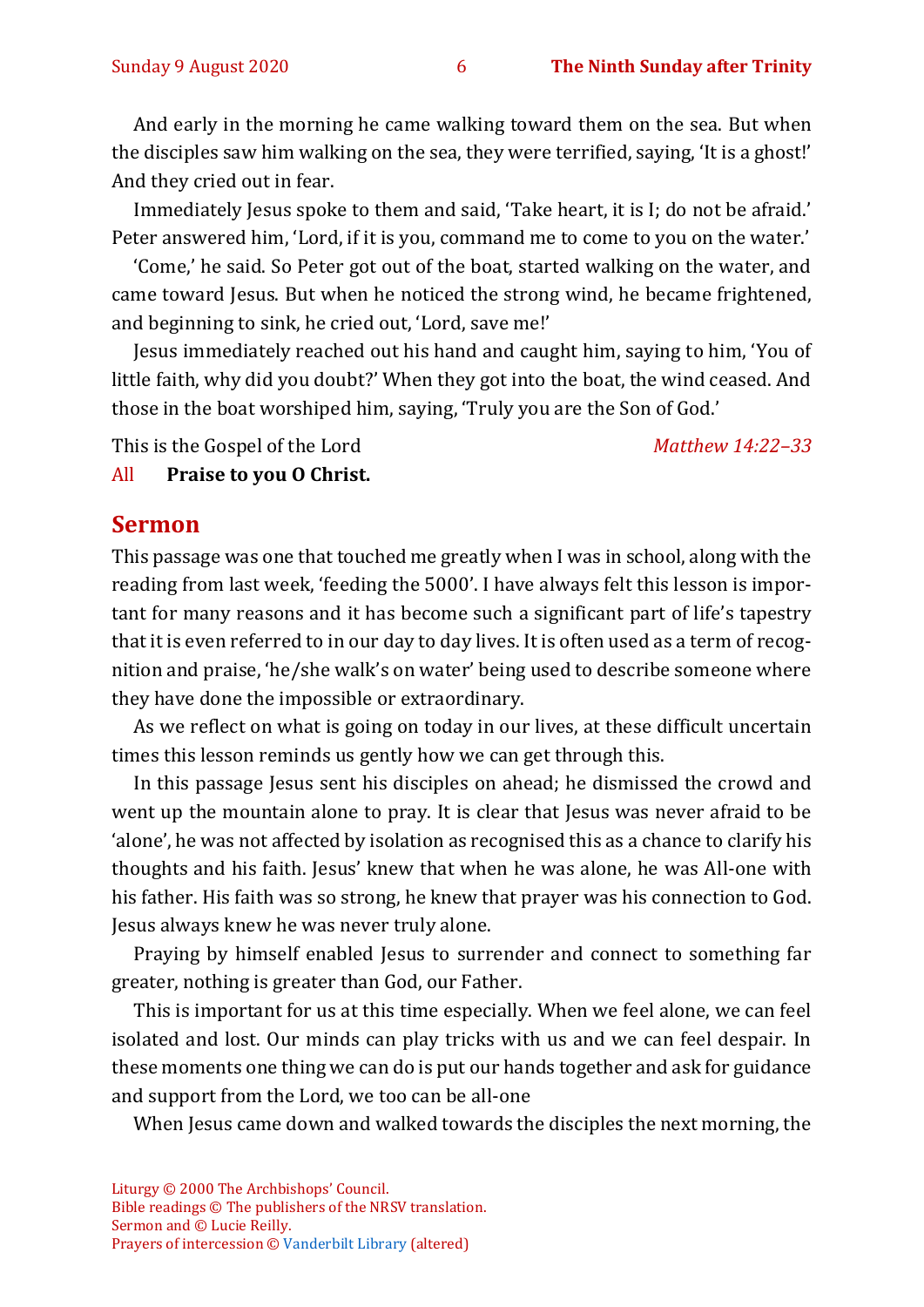wind was against them, they were being battered by waves. They felt far away from the calmness and stability of the land and this created fear and uncertainty.

Many of us can relate to this experience, the feeling of being battered by life. The changing social situations, new rules and restrictions. Life changing weekly. Our 'Normal' lives, like the land, seem so far away.

Jesus walks towards them upon the water, he steps forward into his faith. How many of us would attempt to walk upon water? How many of us would tell ourselves it is impossible? Jesus is not afraid despite the disciple's terror. They are feeling fear, Jesus comes from a place of faith. The disciples disbelieve what they are seeing so much they think they are seeing a ghost.

When Jesus said, 'Take heart, it is I, do not be afraid,' he is telling them to look deep into their hearts, to recognise this connection to the Lord and His love. To connect to their faith and dismiss their fears.

Peter questions this, he asks Jesus to command him to leave the boat. This feels like a challenge of faith, he is challenging Jesus, in the same why our faith may be challenged by other people or the situations we face. I am sure most of us have had difficult situations in our lives and have felt our faith being challenged.

As his fear gets the better of him Peter loses faith and begins to sink into the water, as he does, he cries out 'Lord, save me.'

At times we are like Peter, we step out in faith and then when things get hard and we are feeling battered by the wind our faith may start to sink. As we fall into fear, we need to ask the Lord for guidance.

Jesus reached out his hand to Peter, Peter knew he needed help and he asked for it. If we do this, we are able to release our struggles and realise that we are NEVER alone, we are TRULY loved by God, our Father. We only need to ask for His help and He will reach out and save us, always. Our belief and faith will carry us through any storm.

Let us feel blessed today with the knowledge that whenever we feel we may be sinking and we call out to God, when we pray and surrender ourselves to God's grace we are surrounded by His love, guided by his Grace and forever protected from our fears. Amen.

#### **The Creed**

Do you believe and trust in God the Father, the source of all being and life,

the one for whom we exist?

#### All **We believe and trust in him.**

Liturgy © 2000 The Archbishops' Council. Bible readings © The publishers of the NRSV translation. Sermon and © Lucie Reilly. Prayers of intercession © [Vanderbilt Library](https://lectionary.library.vanderbilt.edu/texts.php?id=154) (altered)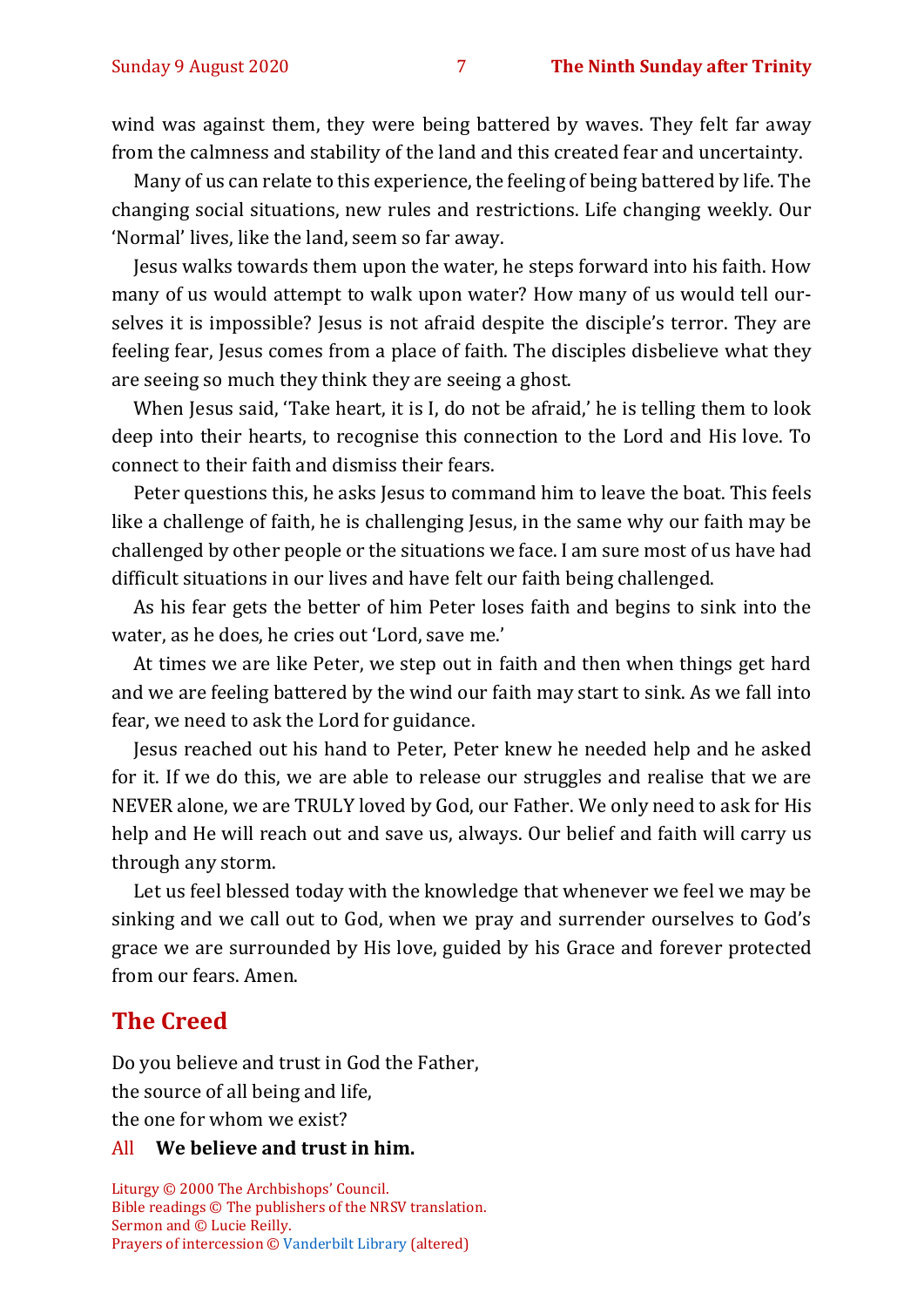Do you believe and trust in God the Son, who took our human nature, died for us and rose again?

### All **We believe and trust in him.**

Do you believe and trust in God the Holy Spirit, who gives life to the people of God and makes Christ known in the world?

## All **We believe and trust in him.**

This is the faith of the Church.

All **This is our faith. We believe and trust in one God, Father, Son and Holy Spirit. Amen.**

# **Prayers of intercession**

Friends in Christ, God invites us to hold the needs of our sisters and brothers as dear to us as our own needs. Loving our neighbors as ourselves, we offer our thanksgivings and our petitions on behalf of the church and the world.

Lord in your mercy

## All **Hear our prayer.**

Hear our prayers, God of power, and through the ministry of your Son free us from the grip of the tomb, that we may desire you as the fullness of life and proclaim your saving deeds to all the world.

Lord in your mercy

## All **Hear our prayer.**

Move us to praise your gracious will, for in Christ Jesus you have saved us from the deeds of death and opened for us the hidden ways of your love. We ask this through Jesus Christ our Lord.

Lord in your mercy

#### All **Hear our prayer.**

Hear our prayers that we may love you with our whole being and willingly share the concerns of our neighbours.

Lord in your mercy

#### All **Hear our prayer.**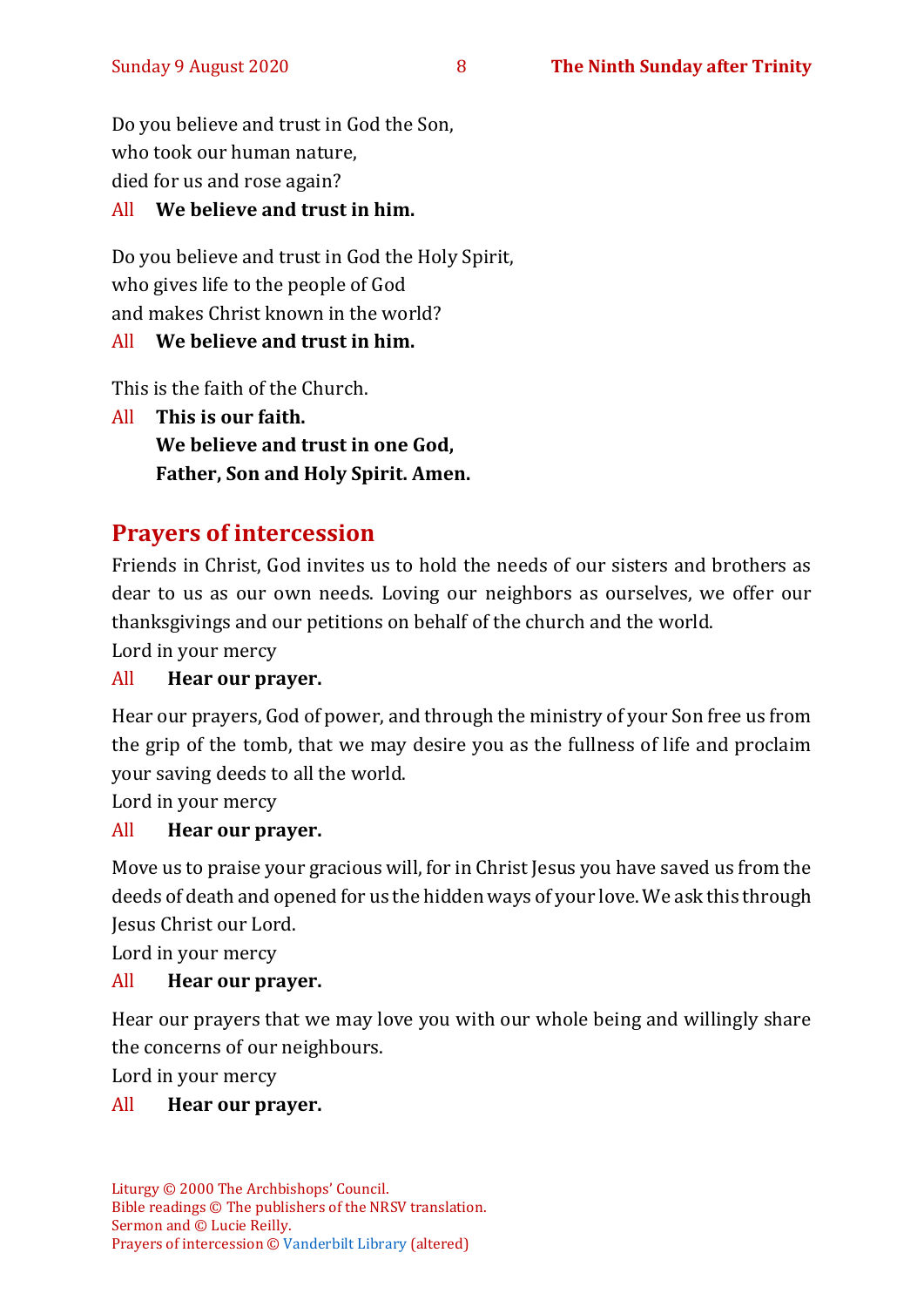Holy One, hear our prayers and make us faithful stewards of the fragile bounty of this earth so that we may be entrusted with the riches of heaven.

Lord in your mercy

#### All **Hear our prayer.**

Loving God, open our ears to hear your word and draw us closer to you, that the whole world may be one with you as you are one with us in Jesus Christ our Lord. Lord in your mercy

#### All **Hear our prayer.**

Life-giving God, heal our lives, that we may acknowledge your wonderful deeds and offer you thanks from generation to generation through Jesus Christ our Lord. Lord in your mercy

#### All **Hear our prayer.**

Redeeming Sustainer, visit your people and pour out your strength and courage upon us, that we may hurry to make you welcome not only in our concern for others, but by serving them generously and faithfully in your name. Amen.

Merciful Father,

All **accept these prayers for the sake of your Son, our Saviour Jesus Christ. Amen.**

# **The peace**

The fruit of the Spirit is love, joy and peace.

The peace of the Lord be always with you,

All **And also with you.**

HYMN 3 **[Only by grace can we enter](https://www.youtube.com/watch?v=hv72Q23lIp0)** (please click on this link to hear the hymn)

The liturgy of the Communion Service appears below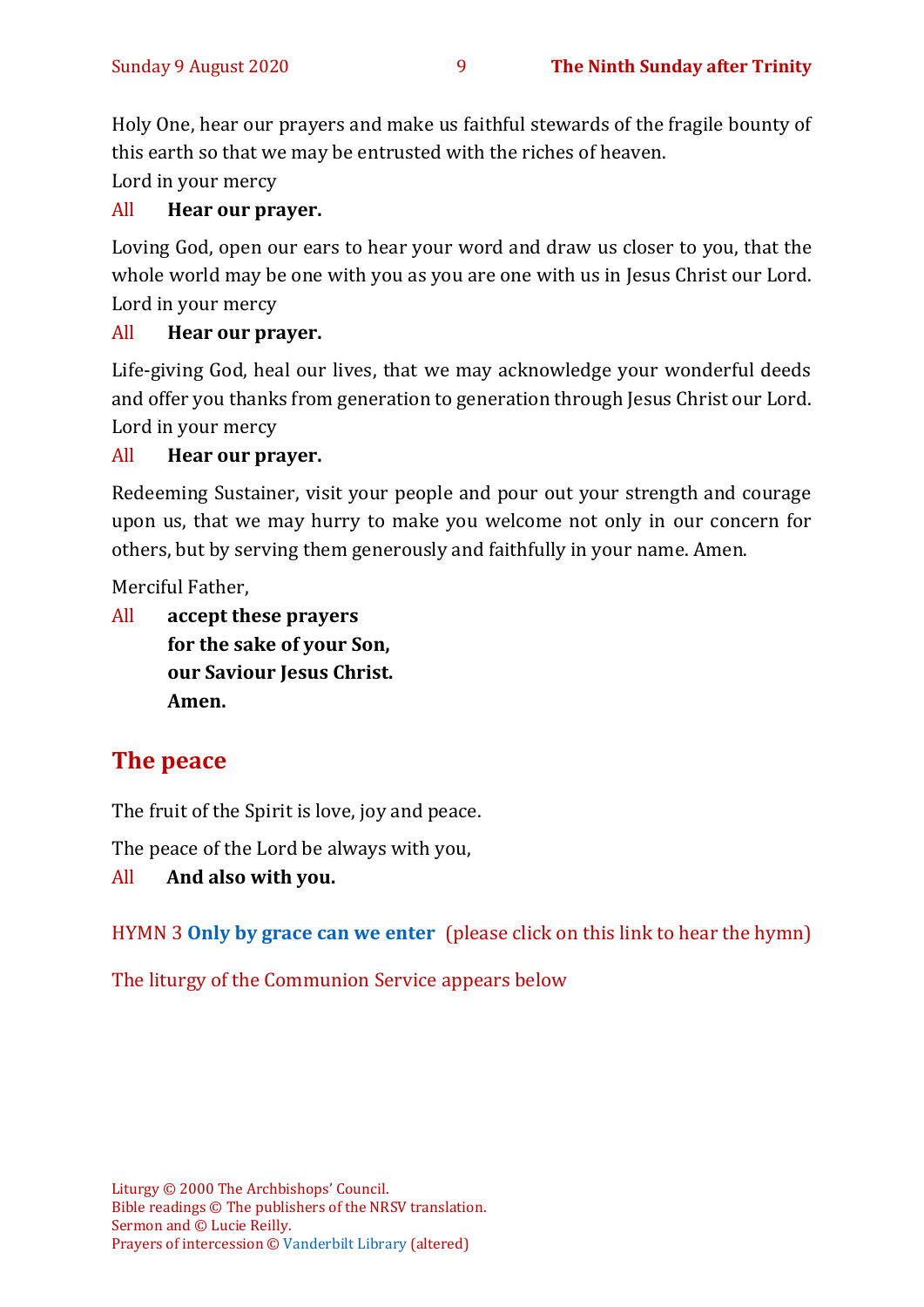# The Dismissal

The Lord bless you and keep you. The Lord make his face to shine upon you and be gracious to you. The Lord lift up the light of his countenance upon you and give you his peace; and the blessing of God the Almighty: Father, Son, and Holy Spirit, be with you now and remain with you always. All **Amen.**

## HYMN 4 **[Come down O love divine](https://www.youtube.com/watch?v=fIvKDgktutI)** (please click on this link to hear the hymn)

Go in peace to love and serve the Lord.

#### All **In the name of Christ. Amen.**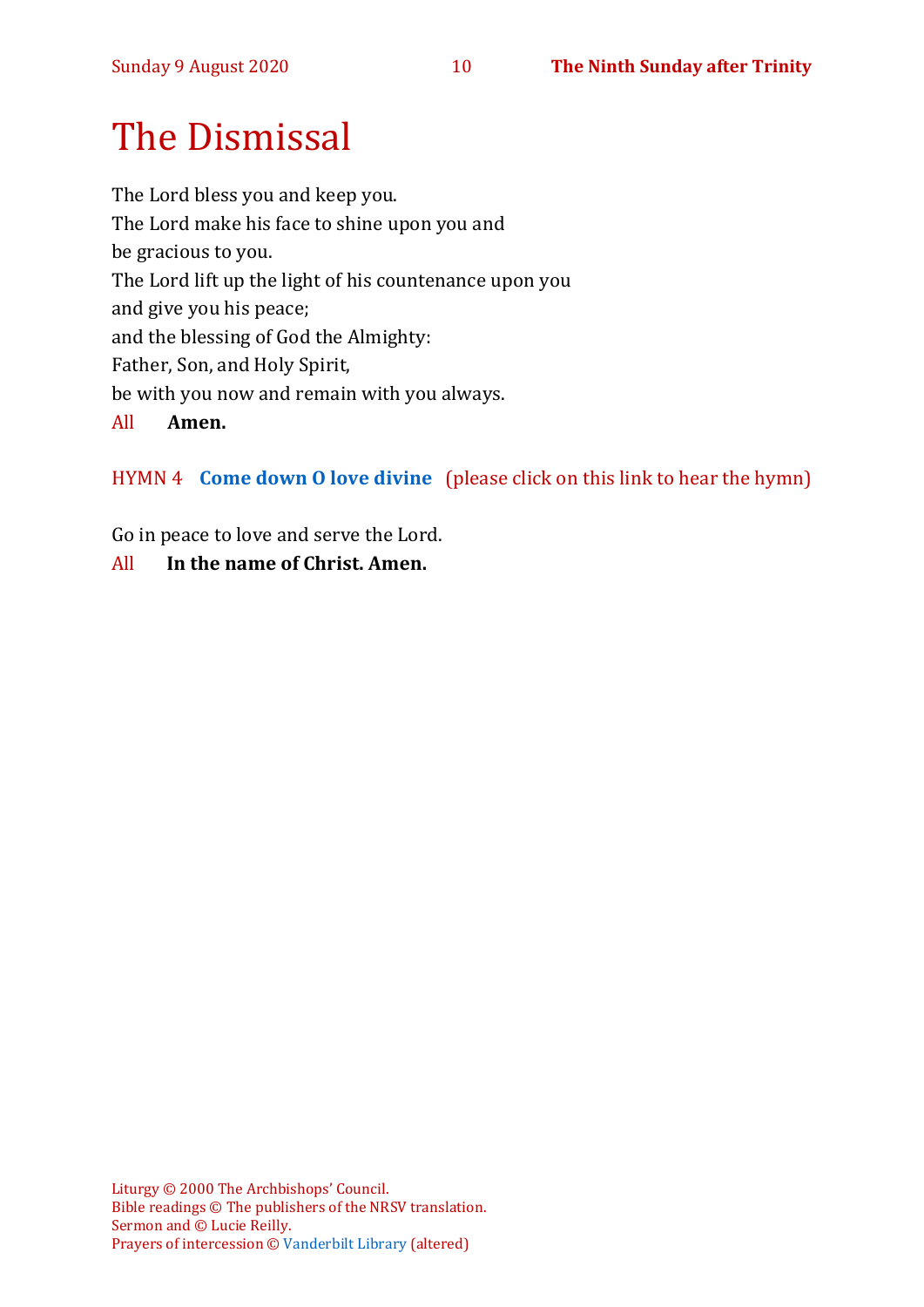# The Liturgy of the Sacrament

## Eucharistic Prayer (prayer E)

The Lord be with you

## All **and also with you.**

Lift up your hearts.

## All **We lift them to the Lord.**

Let us give thanks to the Lord our God.

## All **It is right to give thanks and praise.**

Father, you made the world and love your creation. You gave your Son Jesus Christ to be our Saviour. His dying and rising have set us free from sin and death. And so we gladly thank you, with saints and angels praising you, and saying,

All **Holy, holy, holy Lord, God of power and might, heaven and earth are full of your glory. Hosanna in the highest. Blessed is he who comes in the name of the Lord. Hosanna in the highest.**

We praise and bless you, loving Father, through Jesus Christ, our Lord; and as we obey his command, send your Holy Spirit, that broken bread and wine outpoured may be for us the body and blood of your dear Son.

On the night before he died he had supper with his friends and, taking bread, he praised you. He broke the bread, gave it to them and said: Take, eat; this is my body which is given for you; do this in remembrance of me.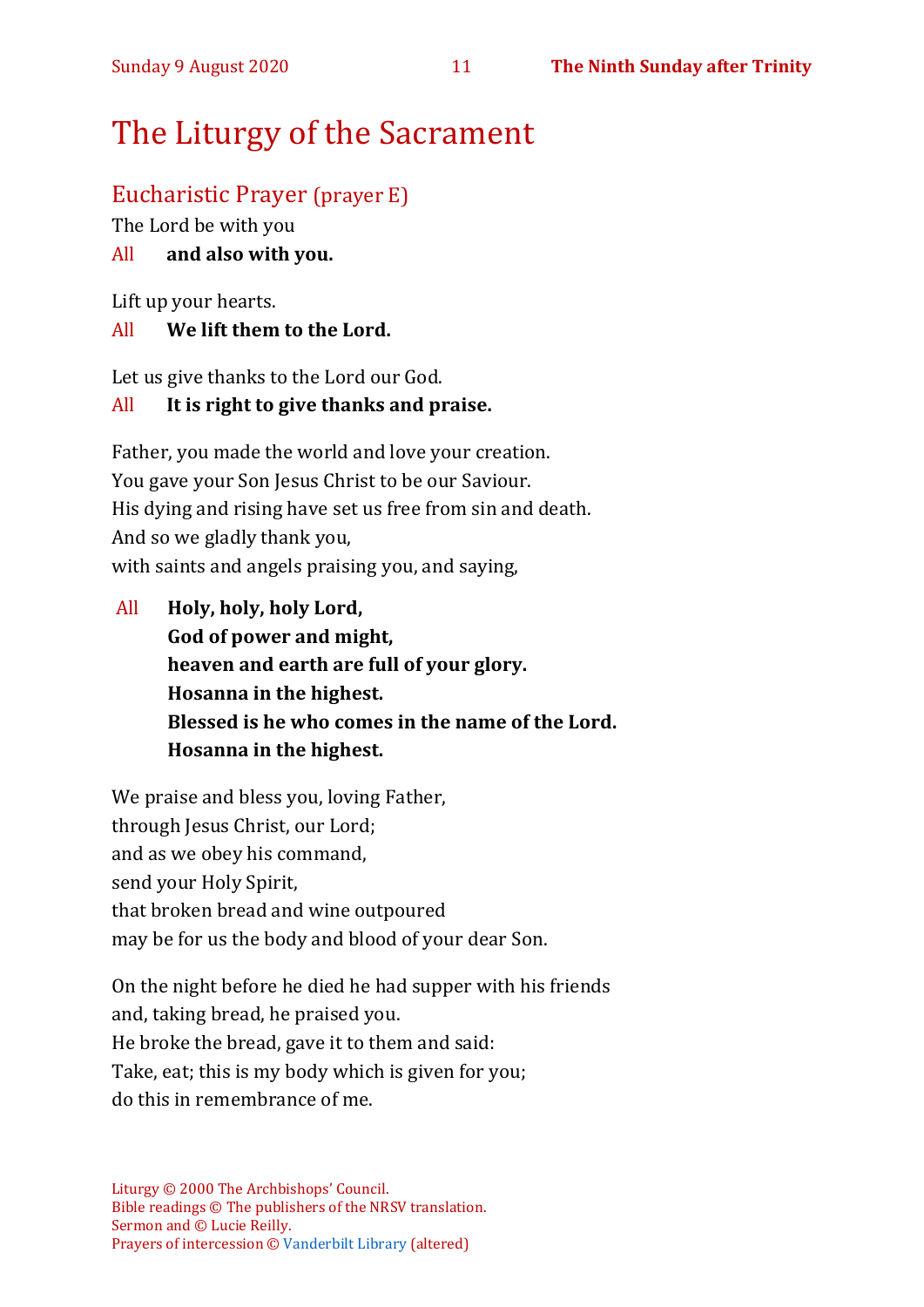When supper was ended he took the cup of wine. Again he praised you, gave it to them and said: Drink this, all of you; this is my blood of the new covenant, which is shed for you and for many for the forgiveness of sins. Do this, as often as you drink it, in remembrance of me.

So, Father, we remember all that Jesus did, in him we plead with confidence his sacrifice made once for all upon the cross.

Bringing before you the bread of life and cup of salvation, we proclaim his death and resurrection until he comes in glory.

Great is the mystery of faith:

All **Christ has died. Christ is risen. Christ will come again.**

Lord of all life, help us to work together for that day when your kingdom comes and justice and mercy will be seen in all the earth.

Look with favour on your people, gather us in your loving arms and bring us with all the saints to feast at your table in heaven.

Through Christ, and with Christ, and in Christ, in the unity of the Holy Spirit, all honour and glory are yours, O loving Father, for ever and ever.

#### All **Amen.**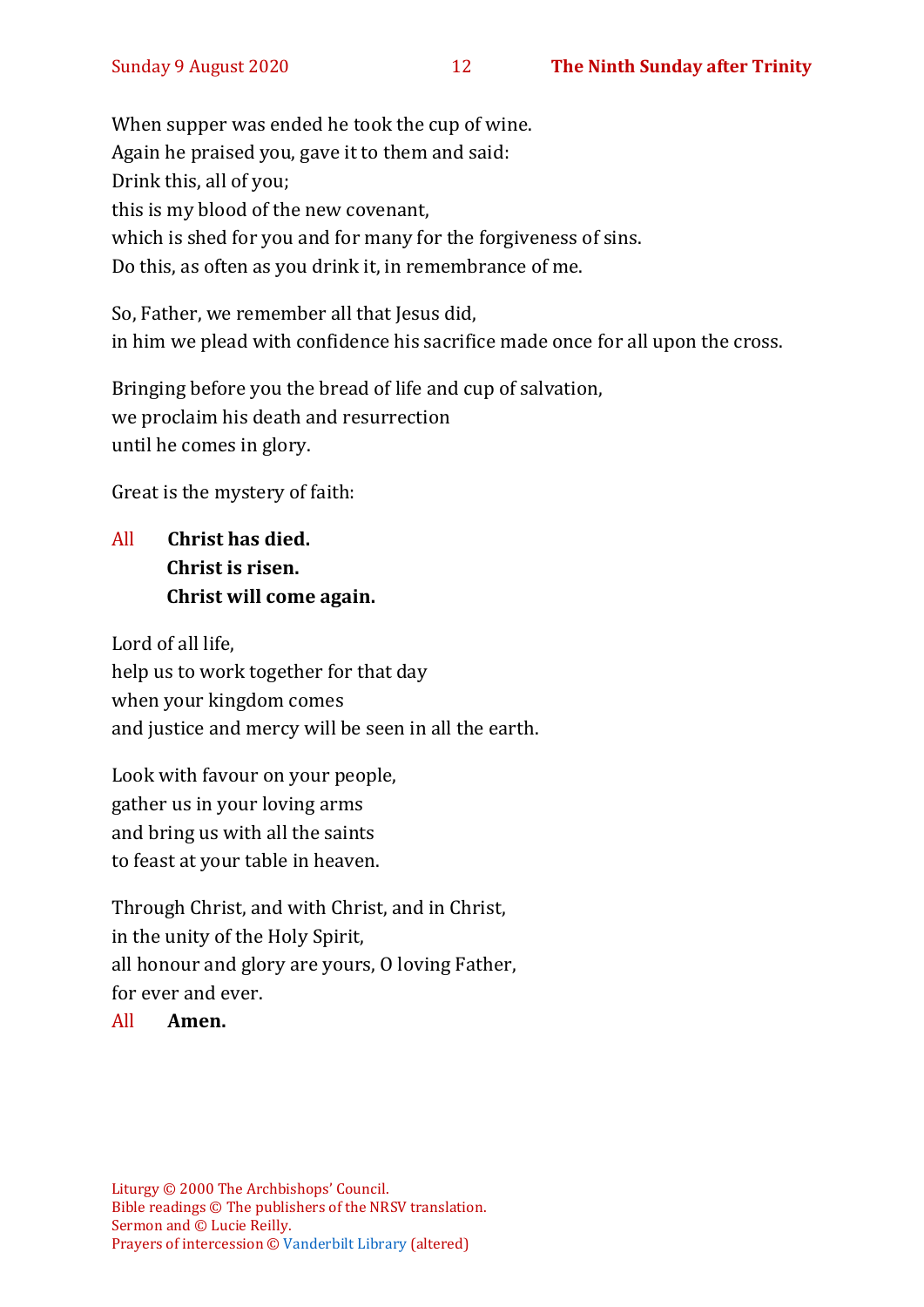## The Lord's Prayer

As our Saviour taught us, so we pray

All **Our Father in heaven, hallowed be your name, your kingdom come, your will be done, on earth as in heaven. Give us today our daily bread. Forgive us our sins as we forgive those who sin against us. Lead us not into temptation but deliver us from evil. For the kingdom, the power,** 

**and the glory are yours now and for ever. Amen.**

## Breaking of the Bread

We break this bread to share in the body of Christ.

- All **Though we are many, we are one body, because we all share in one bread.**
- All **Lamb of God,**

**you take away the sin of the world, have mercy on us.**

**Lamb of God, you take away the sin of the world, have mercy on us.**

**Lamb of God, you take away the sin of the world, grant us peace.**

Draw near with faith. Receive the body of our Lord Jesus Christ which he gave for you, and his blood which he shed for you. Eat and drink in remembrance that he died for you,